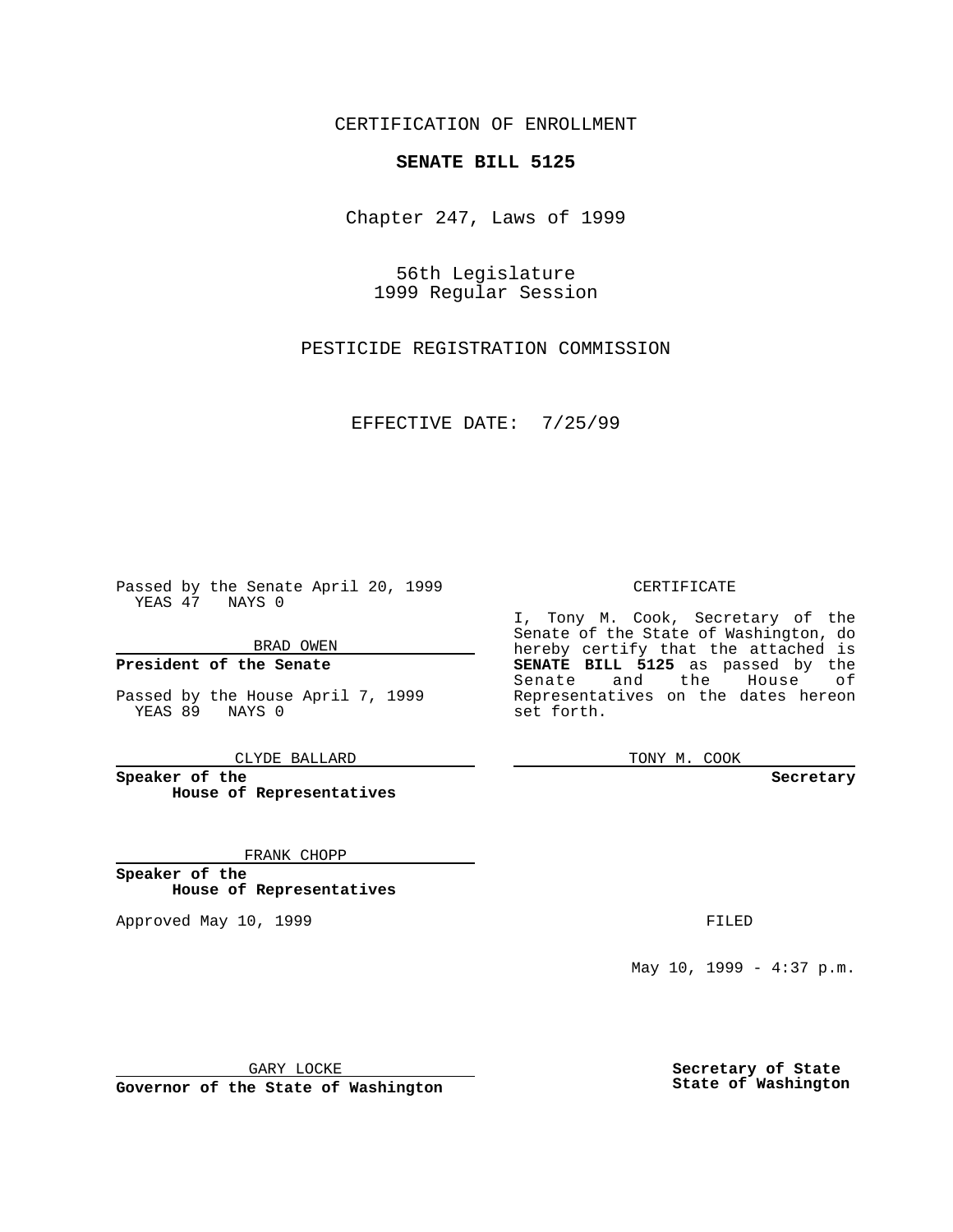## **SENATE BILL 5125** \_\_\_\_\_\_\_\_\_\_\_\_\_\_\_\_\_\_\_\_\_\_\_\_\_\_\_\_\_\_\_\_\_\_\_\_\_\_\_\_\_\_\_\_\_\_\_

\_\_\_\_\_\_\_\_\_\_\_\_\_\_\_\_\_\_\_\_\_\_\_\_\_\_\_\_\_\_\_\_\_\_\_\_\_\_\_\_\_\_\_\_\_\_\_

### AS AMENDED BY THE HOUSE

Passed Legislature - 1999 Regular Session

**State of Washington 56th Legislature 1999 Regular Session**

**By** Senators Loveland, Rasmussen, Morton, Stevens, T. Sheldon and Honeyford

Read first time 01/13/1999. Referred to Committee on Agriculture & Rural Economic Development.

1 AN ACT Relating to the duties of the commission on pesticide 2 registration; and amending RCW 15.92.090, 15.92.095, and 15.92.100.

3 BE IT ENACTED BY THE LEGISLATURE OF THE STATE OF WASHINGTON:

4 **Sec. 1.** RCW 15.92.090 and 1995 c 390 s 1 are each amended to read 5 as follows:

6 (1) A commission on pesticide registration is established. The 7 commission shall be composed of twelve voting members appointed by the 8 governor as follows:

 (a) Eight members from the following segments of the state's agricultural industry as nominated by a state-wide private agricultural association or agricultural commodity commission formed under Title 15 RCW: (i) The tree fruit industry; (ii) hop growers; (iii) potato growers; (iv) wheat growers; (v) vegetable and seed growers; (vi) berry 14 growers; (vii) wine grape growers; and (viii) the nursery and landscape industry. Although members are appointed from various segments of the agriculture industry, they are appointed to represent and advance the interests of the industry as a whole.

18 (b) One member from each of the following: (i) Forest protection 19 industry; (ii) food processors; (iii) agricultural chemical industry;

p. 1 SB 5125.SL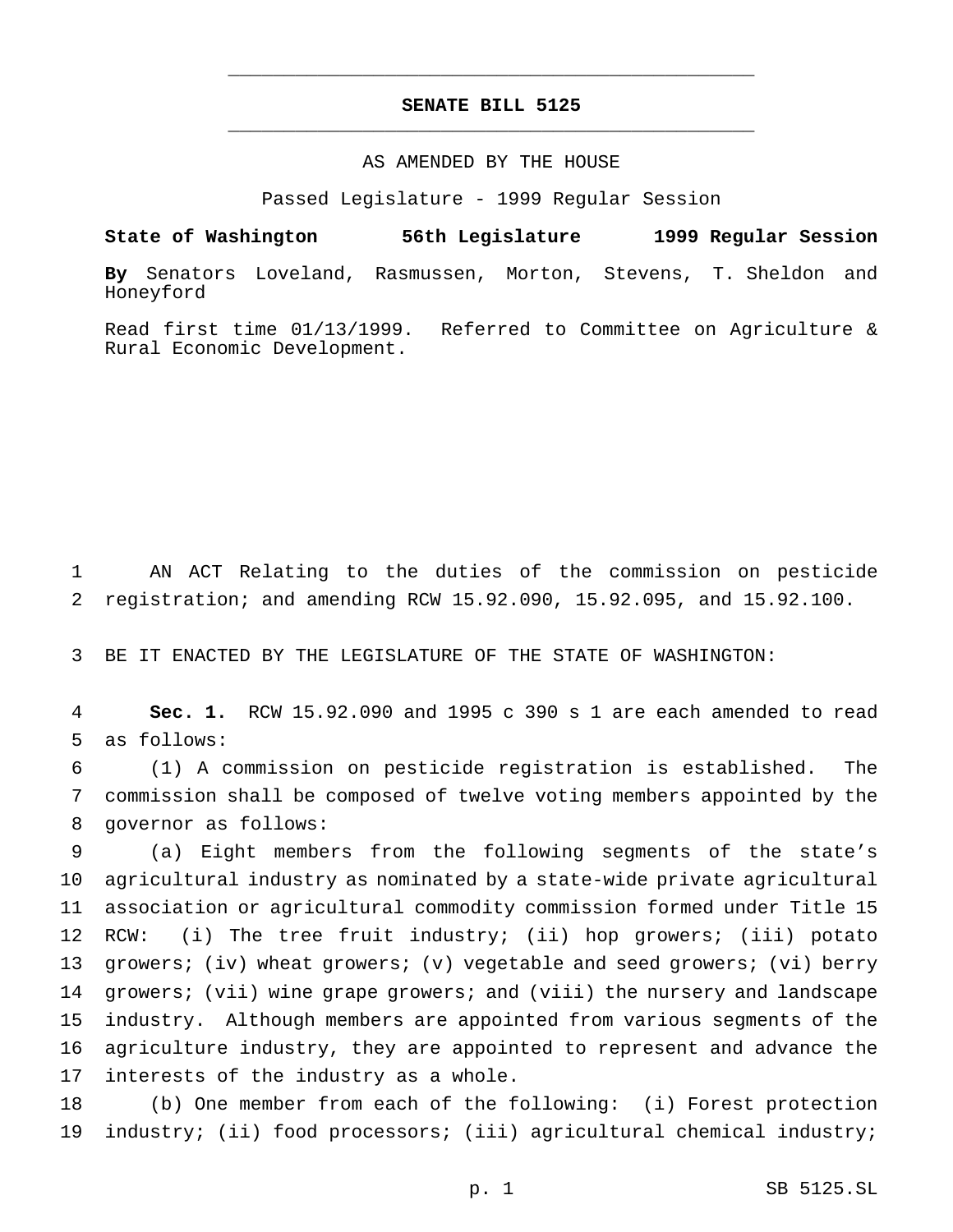and (iv) professional pesticide applicators. One member shall be appointed for each such segment of the industry and shall be nominated by a state-wide, private association of that segment of the industry. The representative of the agricultural chemical industry shall be involved in the manufacture of agricultural crop protection products.

 The following shall be ex officio, nonvoting members of the commission: The coordinator of the interregional project number four at Washington State University; the director of the department of ecology or the director's designee; the director of the department of agriculture or the director's designee; the director of the department of labor and industries or the director's designee; and the secretary of the department of health or the secretary's designee.

 (2) Each voting member of the commission shall serve a term of three years. However, the first appointments in the first year shall be made by the governor for one, two, and three-year terms so that, in subsequent years, approximately one-third of the voting members shall be appointed each year. The governor shall assign the initial one, two, and three-year terms to members by lot. A vacancy shall be filled by appointment for the unexpired term in the same manner provided for an appointment to the full term. No member of the commission may be removed by the governor during his or her term of office unless for cause of incapacity, incompetence, neglect of duty, or malfeasance in office. Each member of the commission shall receive travel expenses in accordance with RCW 43.03.050 and 43.03.060 for attending meetings of the commission and for performing special duties, in the way of official commission business, specifically assigned to the person by the commission. The voting members of the commission serve without compensation from the state other than such travel expenses.

 (3) Nominations for the initial appointments to the commission under subsection (1) of this section shall be submitted by September 1, 1995. The governor shall make initial appointments to the commission by October 15, 1995.

 (4) The commission shall elect a chair from among its voting members each calendar year. After its original organizational meeting, the commission shall meet at the call of the chair. A majority of the voting members of the commission constitutes a quorum and an official action of the commission may be taken by a majority vote of the 38 ((voting members)) quorum.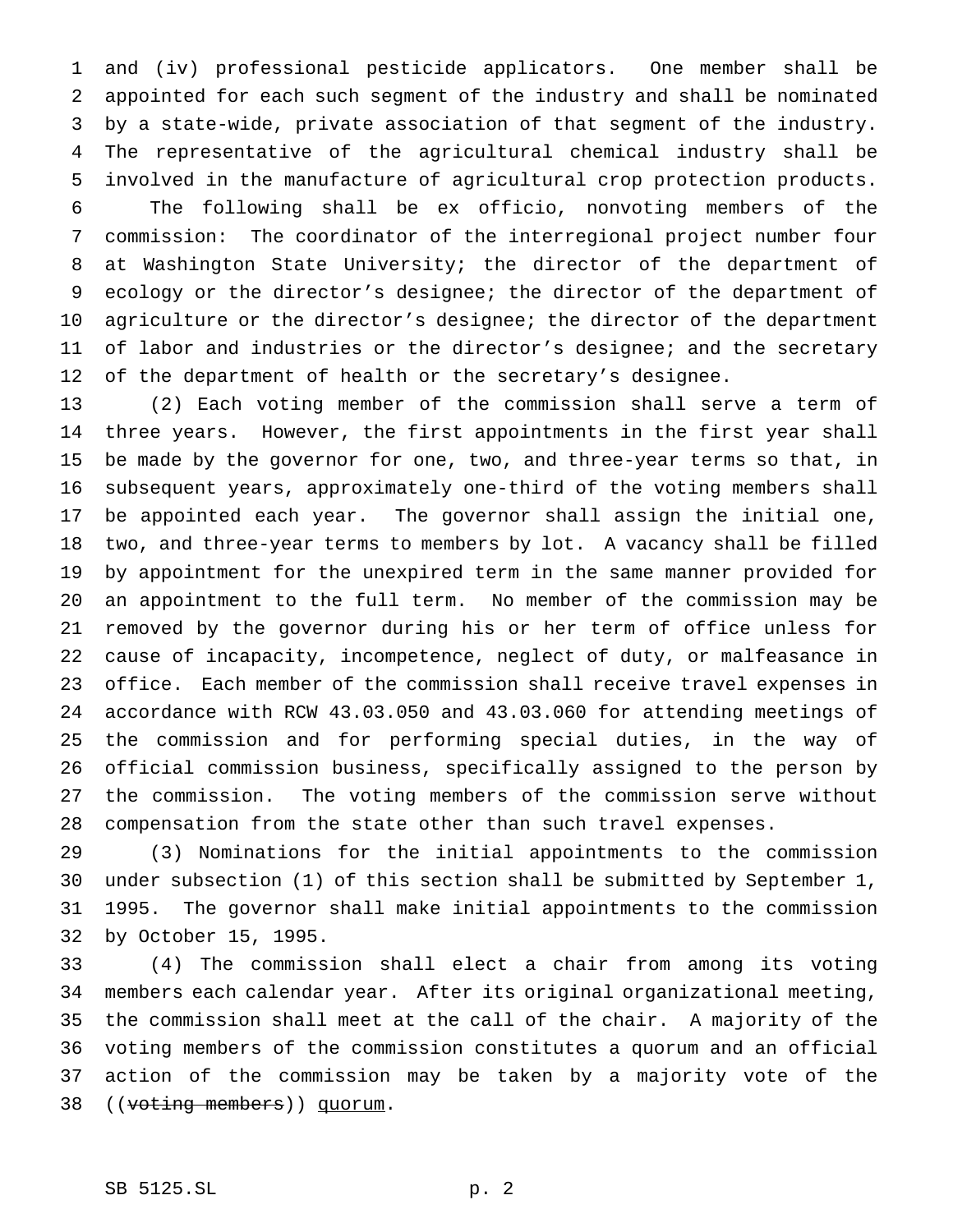**Sec. 2.** RCW 15.92.095 and 1995 c 390 s 2 are each amended to read as follows:

3 (1) ((The following apply)) This subsection applies to the use of ((state moneys appropriated to Washington State University specifically and expressly for studies or activities regarding the registration of pesticides)) state appropriations made to or legislatively intended for the commission on pesticide registration and to any other moneys appropriated by the state and received by the commission on pesticide registration:

 (a) The moneys may not be expended without the express approval of the commission on pesticide registration;

 (b) The moneys may be used for: (i) Evaluations, studies, or investigations approved by the commission on pesticide registration regarding the registration or reregistration of pesticides for minor crops or minor uses or regarding the availability of pesticides for emergency uses. These evaluations, studies, or investigations may be conducted by the food and environmental quality laboratory or may be secured by the commission from other qualified laboratories, researchers, or contractors by contract, which contracts may include, but are not limited to, those purchasing the use of proprietary 21 information; (ii) evaluations, studies, or investigations approved by 22 the commission regarding research, implementation, and demonstration of any aspect of integrated pest management and pesticide resistance 24 management programs; (iii) the tracking system described in RCW 25 15.92.060; and  $((\overrightarrow{1}i\overrightarrow{i}))(j\overrightarrow{iv})$  the support of the commission on pesticide registration and its activities; and

 (c) Not less than twenty-five percent of such moneys shall be dedicated to studies or investigations concerning the registration or use of pesticides for crops that are not among the top twenty agricultural commodities in production value produced in the state, as determined annually by the Washington agricultural statistics service.

 (2) The commission on pesticide registration shall establish priorities to guide it in approving the use of moneys for evaluations, studies, and investigations under this section. Each biennium, the commission shall prepare a contingency plan for providing funding for laboratory studies or investigations that are necessary to pesticide registrations or related processes that will address emergency conditions for agricultural crops that are not generally predicted at the beginning of the biennium.